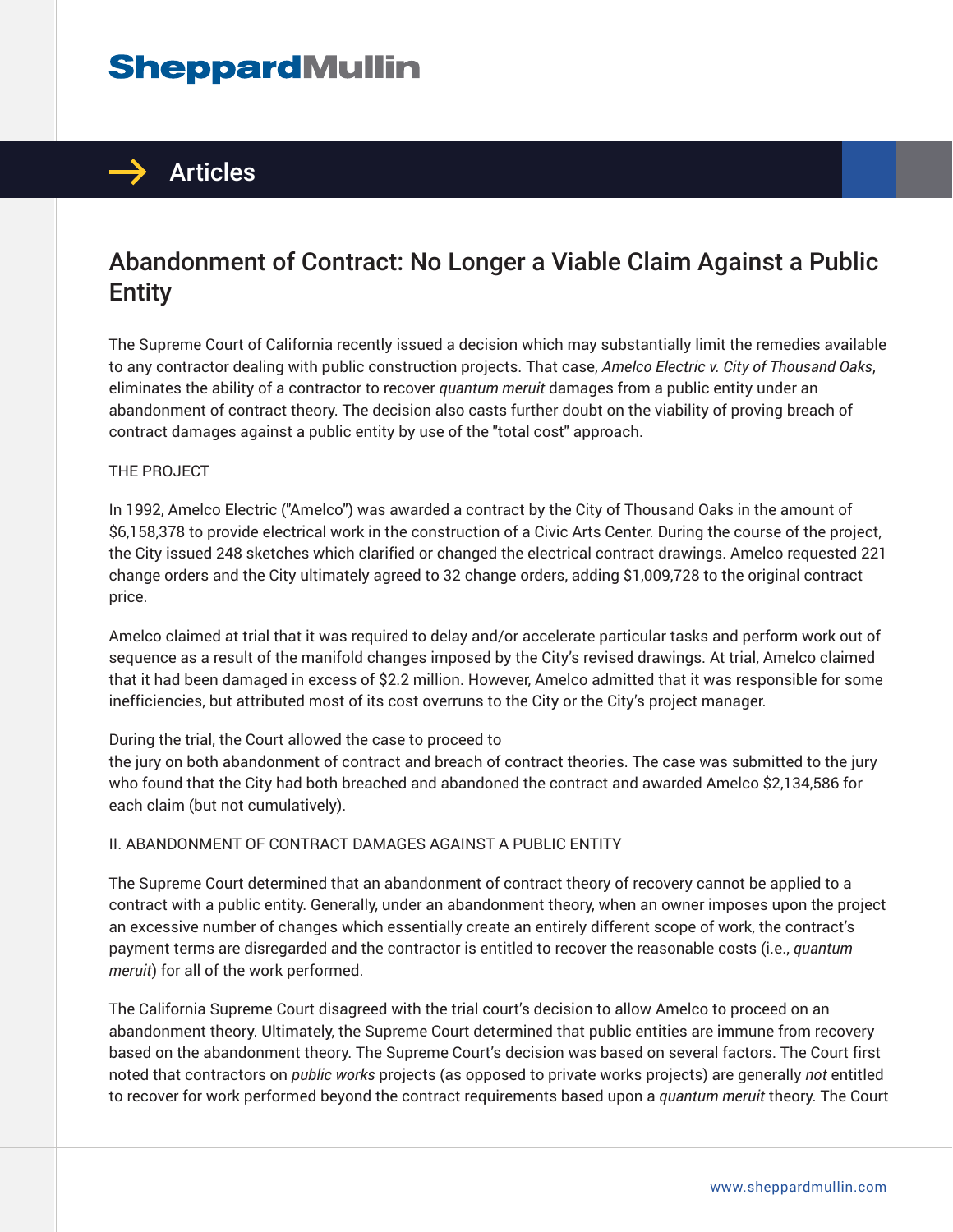also noted that generally, where there is a defect in the bidding process on a public works contract rendering the contract void, *quantum meruit* recovery is also denied.

However, the Court's primary concern seemed to be with the impact of the abandonment theory on the competitive bidding requirements for public works contracts. The Court reasoned that allowing the contractor to abandon the contract and recover the reasonable value of the services rendered, regardless of the contract price, would provide an "end-run" around the competitive bidding statutes. The Court was also concerned with the timing of the abandonment. If the contractor could recover all costs incurred, regardless of when the abandonment occurred, it could interject substantial uncertainty into the budgeting and financing of public construction contracts. The Court also opined about potential collusive or strategic bidding practices in which a contractor could submit an unrealistically low bid in the hopes that the numerous changes "inherent in any large public works project" would give rise to a potential abandonment claim. Finally, the Court relied upon Public Contracts Code § 7105 which provides that the compensation payable for any termination or modification of a public works contract shall be determined as provided in the contract.

Justice Werdegar dissented from the majority's opinion, attacking each of the bases for the majority's decision. In particular, the dissent attacked the notion that there is any reasoned basis for distinguishing between public and private contracts with respect to the abandonment theory. The dissent also persuasively attacked the majority's concerns about the dangers to the competitive bidding process. First, the facts of the case did not support the concern as there was no evidence that Amelco had circumvented the bidding process. Rather, it appeared that the City had insufficiently planned the project and let the project out for bid well before the plans were sufficiently complete.

As noted by the dissent, the majority's belief that contractors might submit unrealistically low bids in the hopes of receiving a "windfall" under the abandonment theory borders on the absurd. Assuming a contractor did submit such a below market bid, it would take years of litigation expense and inconvenience to successfully pursue the abandonment claim. Moreover, if the contractor fails to prove its abandonment claim, it would be forced to bear the loss of the below market bid. The belief that a contractor would take on these risks for the possibility of receiving a *quantum meruit* "windfall" several years down the road defies common sense.

Notwithstanding the rather persuasive reasoning of the dissent, the majority's position remains the current law of California. For now, a contractor cannot recover from a public entity under an abandonment theory.

#### III. FURTHER EROSION OF TOTAL COST RECOVERY

The majority also took issue with Amelco's use of the total cost approach in proving damages for its breach of contract claim. Initially, the Court noted that it was not addressing the question of whether total cost recovery is *ever* appropriate against a public entity *only* because the City had not raised the issue.

The Court found that Amelco's use of the total cost approach in this case was unsupportable. In order to utilize the total cost approach, Amelco

was required to establish: (1) the impracticality of proving actual losses directly; (2) the reasonableness of its bid; (3) the reasonableness of its actual costs; and (4) that it was not responsible for the added costs.

The Court had little difficulty finding that Amelco had not satisfied all of the requirements for using the total cost approach. First, Amelco never attempted to demonstrate how a particular breach caused damages and made no effort to distinguish between its own inefficiencies and those of the City. Rather, Amelco simply